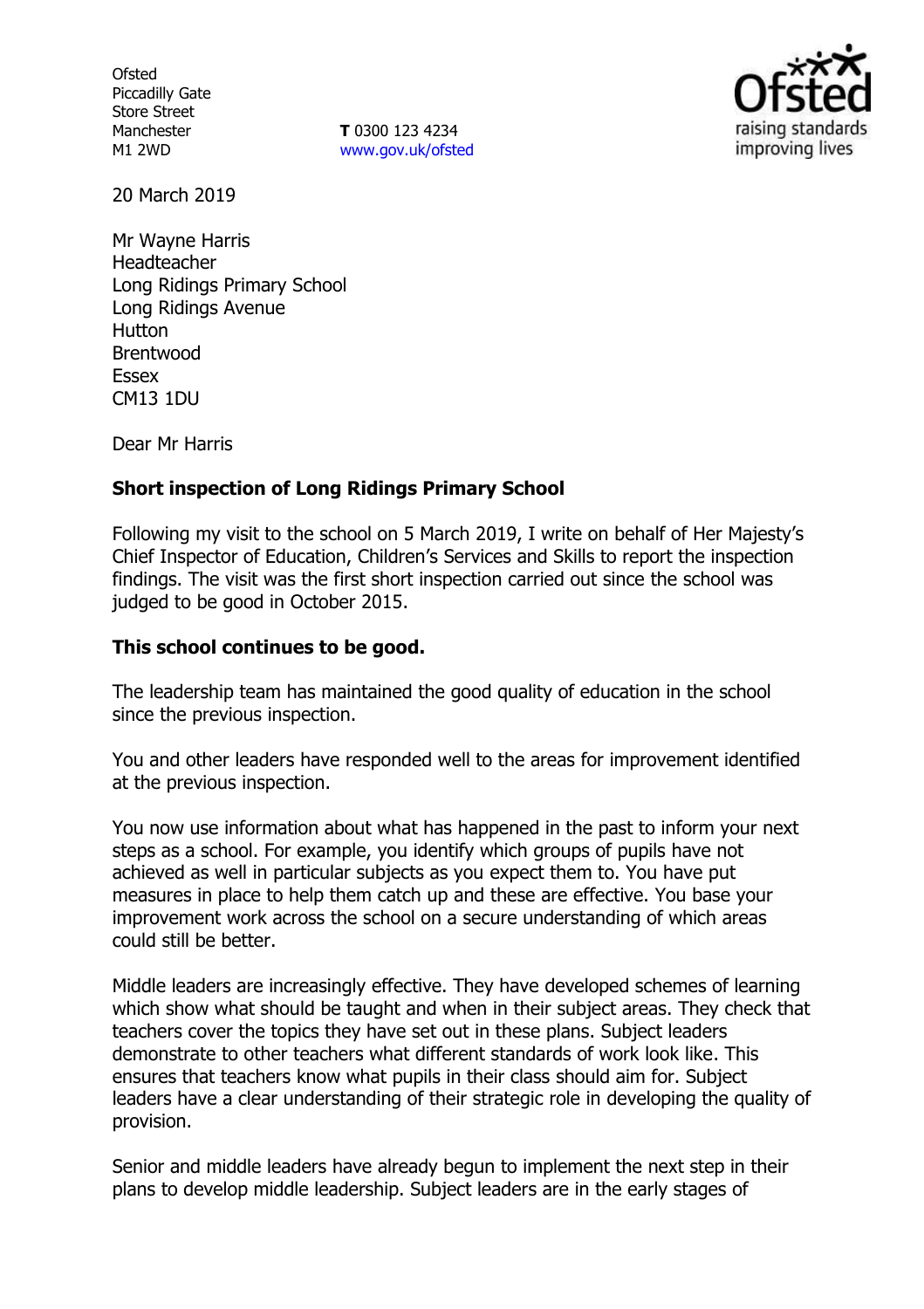

checking pupils' progress against expectations of what they should achieve. There is still more to do to make this aspect of provision as strong as it could be. Parents appreciate the good work of the school. Most parents who responded to Ofsted's online survey, Parent View, were positive in all parts of the survey. They were particularly pleased with how happy and safe their children feel. Pupils I spoke with agreed. They told me they like school and feel safe.

## **Safeguarding is effective.**

The leadership team has ensured that safeguarding arrangements are fit for purpose.

Leaders ensure that staff have up-to-date training. They have an effective system in place for staff to report concerns about pupils' well-being. They record these clearly and follow them up with appropriate actions, including working with external agencies where appropriate.

Leaders teach pupils to keep safe and pupils say they feel safe. Pupils I spoke with said that there is an adult in school to talk to if something is worrying them. They also said that bullying is rare but that if it does happen, adults deal with it well.

Some minor administrative errors were found in staff recruitment checks at the start of the inspection. These were quickly rectified. While leaders' files about pupils' welfare contain appropriate information and are adequate to keep pupils safe, some could be better organised to be in line with best practice.

### **Inspection findings**

- I wanted to establish how well you and other leaders check the attendance of all groups of pupils and whether you act promptly to address low attendance. This was a development point arising from the previous inspection. In addition, while attendance overall is higher than the national average, the attendance of some groups of pupils was lower than the national average in the most recent published attendance figures for the school.
- You now monitor the attendance of pupils closely. Where any individual's attendance falls below your expectations, you act quickly. You have chosen to use a staged approach, involving writing to parents, calling meetings and visiting pupils' homes. This approach is working for you. You were able to show me how your work with individual pupils and their families is improving their attendance and contributing to the good levels of attendance at the school.
- $\blacksquare$  I also wanted to find out if the teaching of writing in key stage 2 was effective. This was because, in the past, pupils have not typically made as much progress in writing as in reading and mathematics during key stage 2. In particular, in 2018, boys and pupils with special educational needs and/or disabilities (SEND) made less progress than others.
- The teaching of writing is effective. Current pupils' work shows that they write in a wide range of styles and develop strong writing skills over time. There is no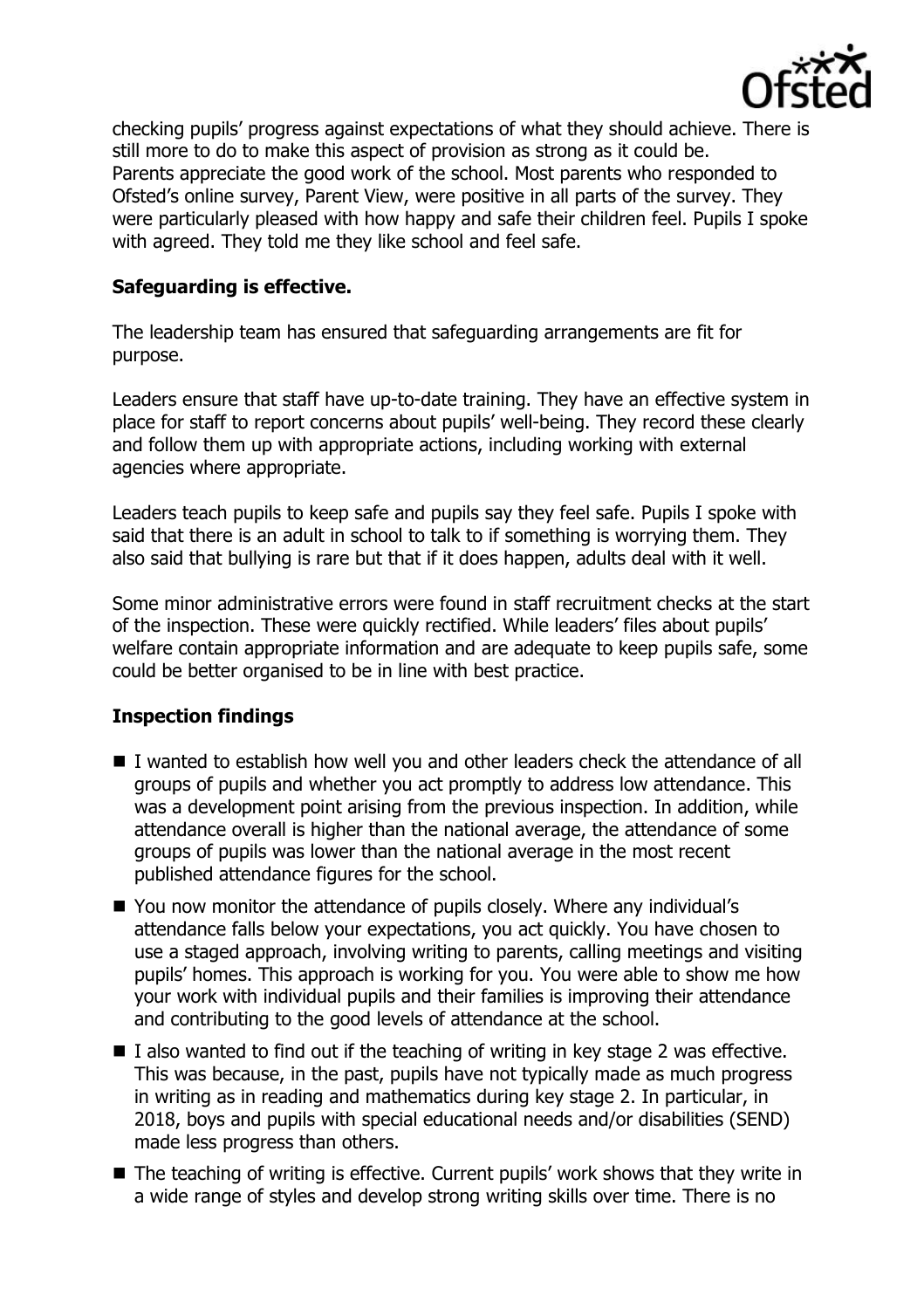

discernible difference between the progress of boys and that of girls. Pupils with SEND also make good progress.

- This effective development of pupils' writing is underpinned by teachers' consistently high expectations of what pupils should achieve. They routinely identify and address pupils' misconceptions and guide them on how to improve. Teachers help individual pupils to build well from their starting points, ensuring that the support pupils receive is based on moving them on from what they already know and can do. This allows teachers to meet the different needs of different pupils well.
- $\blacksquare$  My next line of enquiry related to the quality of teaching in mathematics at key stage 1. Over time, pupils have not achieved as well in this subject at key stage 1 as they have in reading and writing when compared to the national average.
- $\blacksquare$  Much teaching of mathematics at key stage 1 is effective at helping pupils to move forward. I saw examples of skilful questioning by teachers which developed pupils' understanding, for instance, and pupils' work shows that many of them make good progress over time.
- $\blacksquare$  There is scope to further improve the teaching of mathematics at key stage 1. Pupils' work is often untidily stored, making it difficult for them to review their prior learning. Some most able pupils are not challenged enough by the work they do, meaning they do not attain as highly as they could.

# **Next steps for the school**

Leaders and those responsible for governance should ensure that:

- they organise all records about pupils' welfare in line with best practice
- $\blacksquare$  they build on their successful work to improve middle leadership by embedding their plans for subject leaders to monitor pupils' progress across the curriculum
- teachers make sure that pupils' work is well organised and that the most able pupils are challenged to achieve as well as they can in key stage 1 mathematics.

I am copying this letter to the chair of the governing body, the regional schools commissioner and the director of children's services for Essex. This letter will be published on the Ofsted website.

Yours sincerely

Andrew Hemmings **Her Majesty's Inspector**